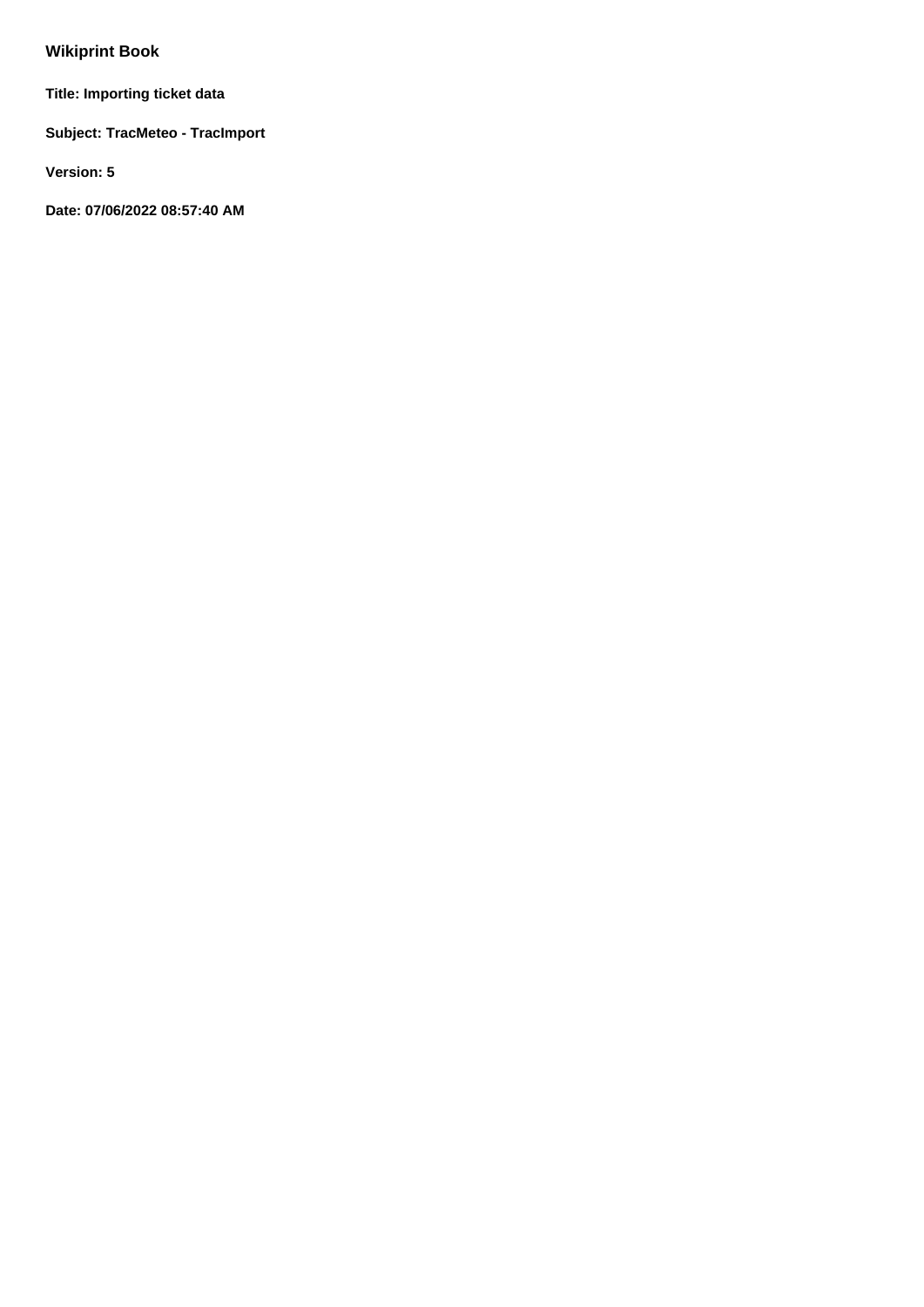## **Table of Contents**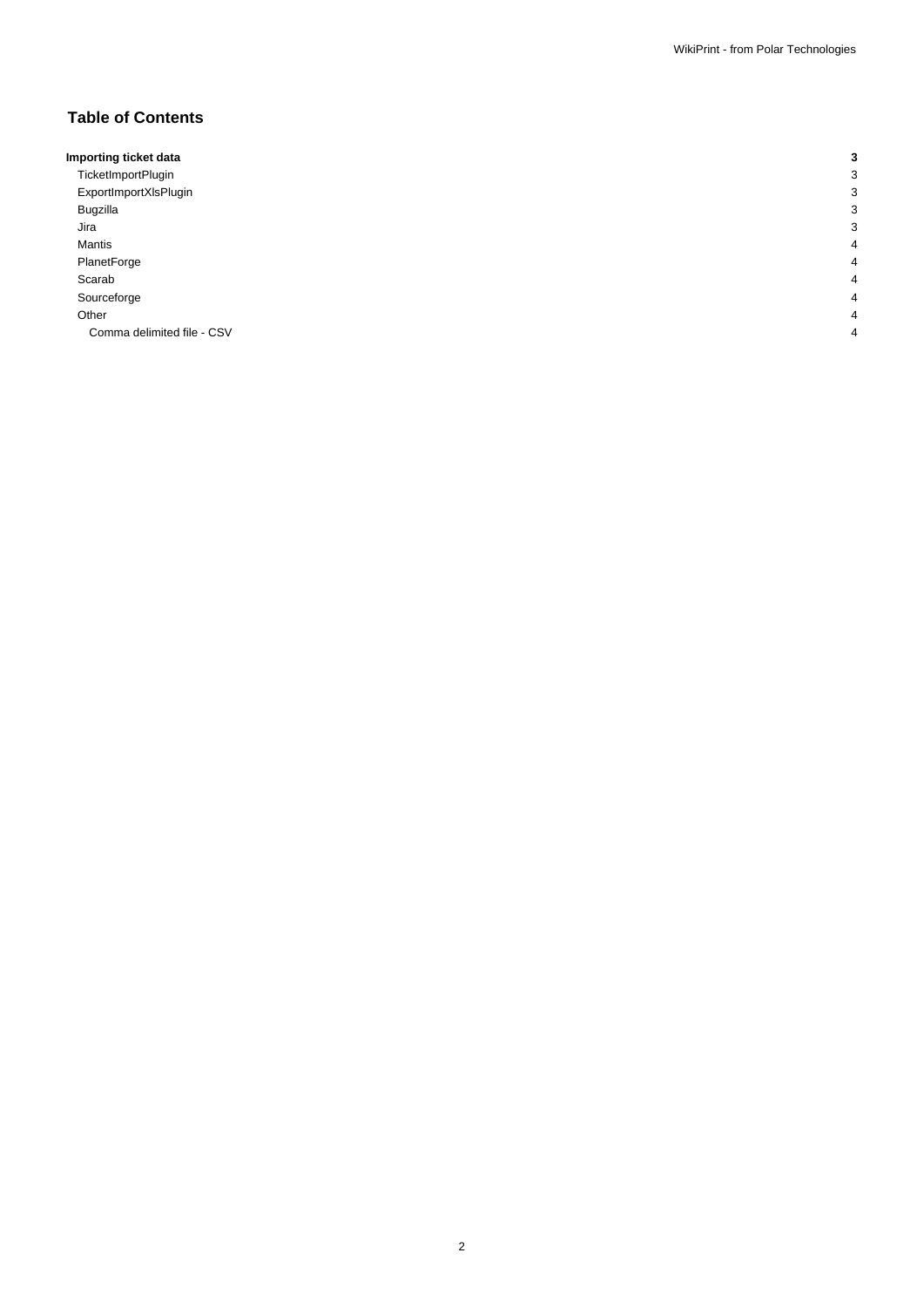## **Importing ticket data**

By means of migrating from other issue-tracking systems, perform some external actions over tickets or simply synchronize different data bases, there are some available tools, plug-ins or scripts which lets you import or up-date tickets into Trac.

Below, follows a collection of some of those.

## **TicketImportPlugin**

#### [?TicketImportPlugin](http://trac-hacks.org/wiki/TicketImportPlugin)

mainly, but not only, this plug-in lets you import or up-date into Trac a series of tickets from a CSV file or (if the [?xlrd library](http://pypi.python.org/pypi/xlrd) is installed) from an **Excel file**.

#### **ExportImportXlsPlugin**

#### [?ExportImportXlsPlugin](http://trac-hacks.org/wiki/ExportImportXlsPlugin)

this plug-in add an admin panel for export and import tickets via **XLS file**.

• It depends on the python packages xlwt/rxld.

## **Bugzilla**

#### [?BugzillaIssueTrackingPlugin](http://trac-hacks.org/wiki/BugzillaIssueTrackingPlugin)

integrates Bugzilla into Trac keeping [TracLinks](https://meteo.unican.es/trac/wiki/TracLinks)

Ticket data can be imported from Bugzilla using the [?bugzilla2trac.py](http://trac.edgewall.org/browser/trunk/contrib/bugzilla2trac.py) script, available in the contrib/ directory of the Trac distribution.

```
$ bugzilla2trac.py
bugzilla2trac - Imports a bug database from Bugzilla into Trac.
Usage: bugzilla2trac.py [options]
Available Options:
--db <MySQL dbname> - Bugzilla's database
--tracenv /path/to/trac/env - full path to Trac db environment
-h | --host <MySQL hostname> - Bugzilla's DNS host name
-u | --user <MySQL username> - effective Bugzilla's database user
 -p | --passwd <MySQL password> - Bugzilla's user password
 -c | --clean - remove current Trac tickets before importing
--help | help --help info
```
Additional configuration options can be defined directly in the script.

Currently, the following data is imported from Bugzilla:

- bugs
- bug activity (field changes)
- bug attachments
- user names and passwords (put into a htpasswd file)

The script provides a number of features to ease the conversion, such as:

- PRODUCT\_KEYWORDS: Trac doesn't have the concept of products, so the script provides the ability to attach a ticket keyword instead.
- IGNORE\_COMMENTS: Don't import Bugzilla comments that match a certain regexp.
- STATUS KEYWORDS: Attach ticket keywords for the Bugzilla statuses not available in Trac. By default, the 'VERIFIED' and 'RELEASED' Bugzilla statuses are translated into Trac keywords.

For more details on the available options, see the configuration section at the top of the script.

**Jira**